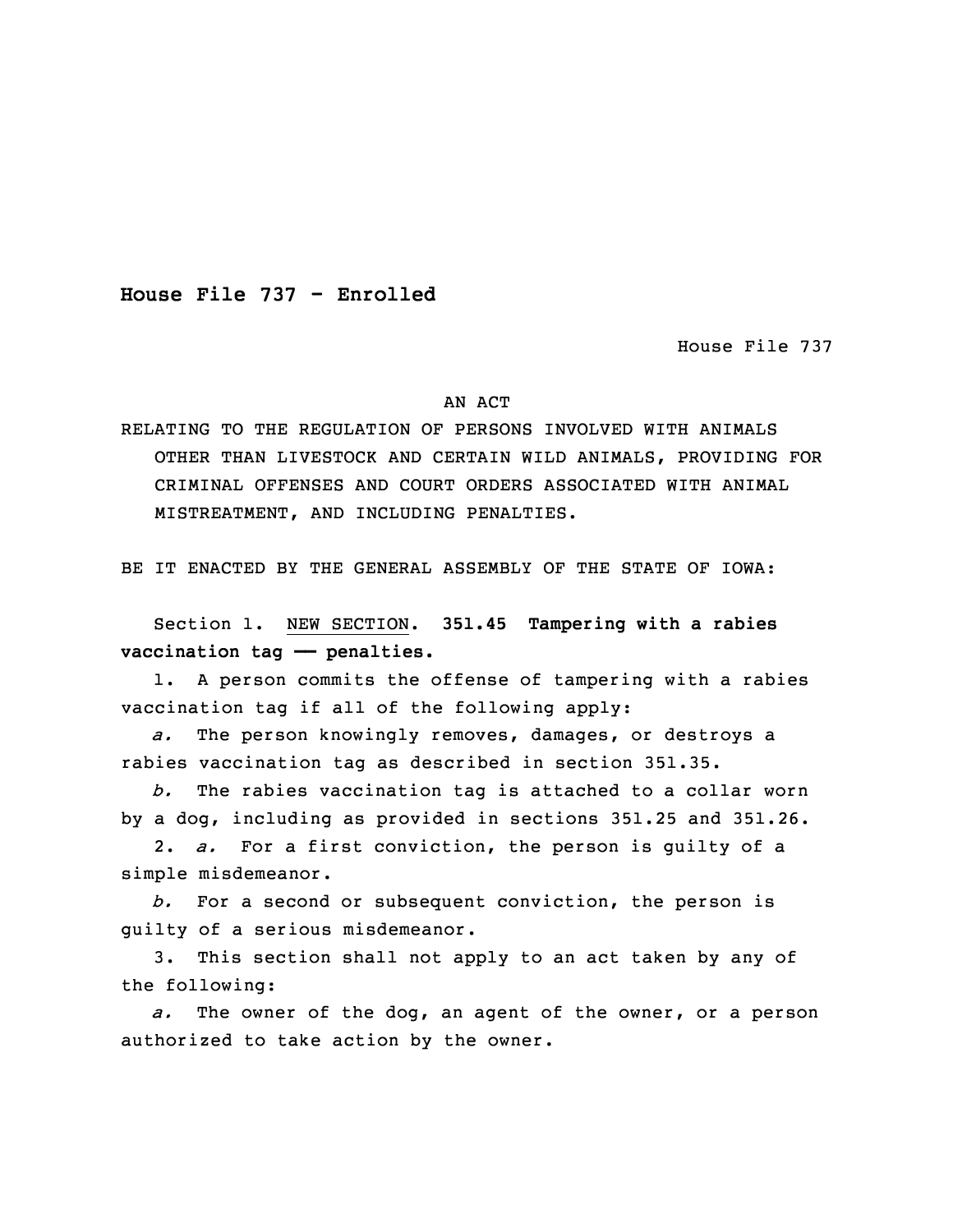b. A peace officer as defined in section 801.4.

18 *c.* <sup>A</sup> veterinarian licensed as provided in chapter 169.

d. An animal shelter or pound as defined in section 162.2.

20 Sec. 2. NEW SECTION. **351.46 Tampering with an electronic handling device —— penalties.**

 1. <sup>A</sup> person commits the offense of tampering with an electronic handling device if all of the following apply:

 *a.* The person knowingly removes, disables, or destroys an electric device designed and used to maintain custody or control of the dog or modify the dog's behavior.

b. The electronic device is attached to or worn by the dog or attached to an item worn by the dog, including but not limited to a collar, harness, or vest.

30 2. *a.* For <sup>a</sup> first conviction, the person is guilty of <sup>a</sup> simple misdemeanor.

32 *b.* For <sup>a</sup> second or subsequent conviction, the person is quilty of a serious misdemeanor.

3. This section shall not apply to an act taken by any of the following:

 *a.* The owner of the dog, an agent of the owner, or <sup>a</sup> person authorized to take action by the owner.

b. A peace officer as defined in section 801.4.

*c.* <sup>A</sup> veterinarian licensed as provided in chapter 169.

5 *d.* An animal shelter or pound as defined in section 162.2.

6 Sec. 3. Section 717B.1, subsection 1, Code 2020, is amended by adding the following new paragraph:

NEW PARAGRAPH. Ob. Preserve whitetail as defined in section 9 484C.1.

Sec. 4. Section 717B.1, Code 2020, is amended by adding the following new subsections:

 NEW SUBSECTION. 2A. *"Animal mistreatment"* means an act described as animal abuse as provided in section 717B.2, animal neglect as provided in section 717B.3, animal torture as provided in section 717B.3A, abandonment of a cat or dog as provided in section 717B.8, or injury to or interference with a police service dog as provided in section 717B.9.

18 NEW SUBSECTION. 3A. *"Commercial establishment"* means <sup>a</sup> commercial establishment as defined in section 162.2 that is 20 operating under <sup>a</sup> valid authorization issued or renewed under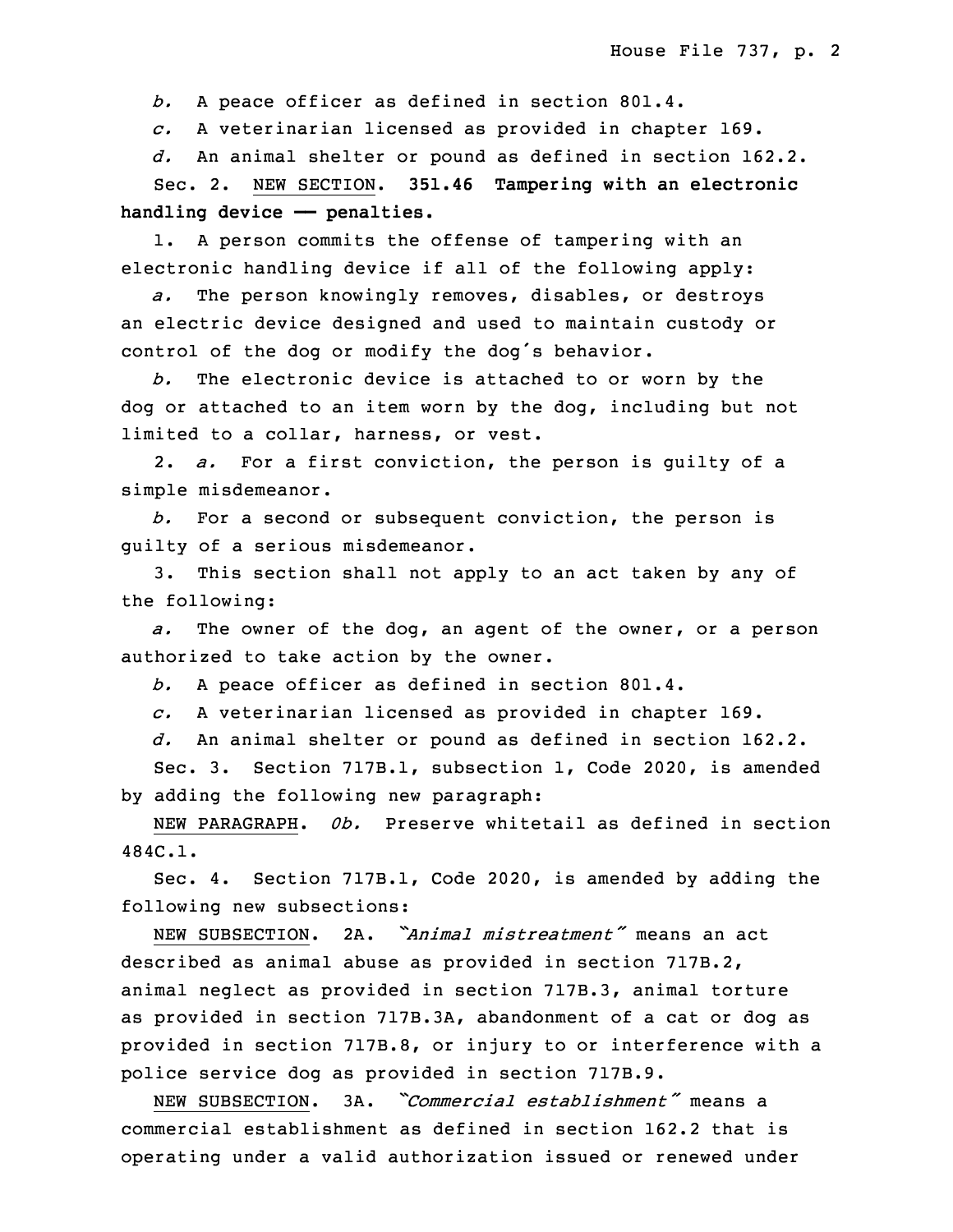section 162.2A.

 NEW SUBSECTION. 3B. *a. "Convicted"* means the entry of a judgment of conviction under chapter 901 or adjudicated delinquent for an act which is an indictable offense in this state or in another state under chapter 232.

<sup>26</sup> *b. "Convicted"* does not mean <sup>a</sup> plea, sentence, adjudication, deferred sentence, or deferred judgment which has been reversed or otherwise set aside.

NEW SUBSECTION. 3C. "Department" means the department of agriculture and land stewardship.

NEW SUBSECTION. 4A. "*Euthanasia"* means the same as defined in section 162.2.

NEW SUBSECTION. 4B. "*Injury"* means an animal's disfigurement; the impairment of an animal's health; or an impairment to the functioning of an animal's limb or organ, including physical damage or harm to an animal's muscle, tissue, organs, bones, hide, or skin.

<sup>3</sup> NEW SUBSECTION. 8A. *"Serious injury"* means an injury that constitutes an animal's protracted or permanent disfigurement, the protracted or permanent impairment of an animal's health, the protracted or permanent impairment of the functioning of an animal's limb or organ, or the loss of an animal's limb or organ.

9 NEW SUBSECTION. 10. *"Veterinarian"* means <sup>a</sup> veterinarian licensed pursuant to chapter 169 who practices veterinary medicine in this state.

 Sec. 5. Section 717B.2, Code 2020, is amended to read as follows:

**717B.2 Animal mistreatment —— animal abuse —— penalties.**

1. A person is guilty of animal abuse if the person intentionally injures, maims, disfigures, or destroys an animal owned by another person, in any manner, including intentionally poisoning the animal commits animal abuse when the person intentionally, knowingly, or recklessly acts to inflict injury, serious injury, or death on an animal by force, violence, or poisoning. A person guilty of animal abuse is guilty of an aggravated misdemeanor.

2. This [section](https://www.legis.iowa.gov/docs/code/2020/717B.2.pdf) shall not apply to any of the following: 1. <sup>A</sup> person acting with the consent of the person owning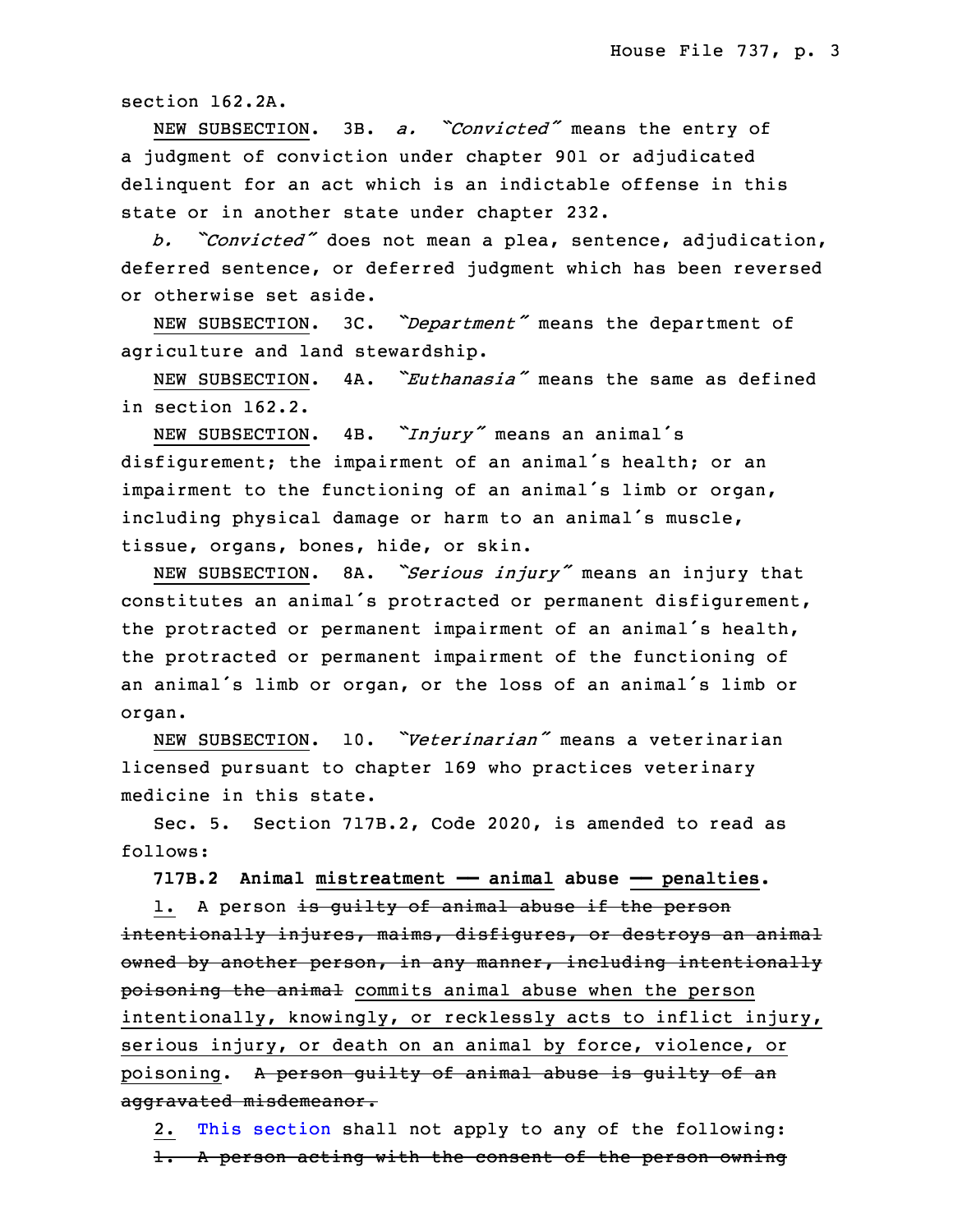the animal, unless the action constitutes animal neglect as provided in [section](https://www.legis.iowa.gov/docs/code/2020/717B.3.pdf) 717B.3.

a. An owner of the animal, or a person acting with the consent of the owner, who euthanizes an animal in a reasonable manner, if at the time of the euthanasia, the animal is in a state of permanent pain or suffering.

2. *b.* A person acting to carry out an order issued by a court.

3. *c.* A licensed veterinarian practicing veterinary medicine as provided in chapter 169.

4. *d.* A person acting in order to carry out another provision of law which allows the conduct.

 5. *e.* <sup>A</sup> person taking, hunting, trapping, or fishing for <sup>a</sup> wild animal as provided in [chapter](https://www.legis.iowa.gov/docs/code/2020/481A.pdf) 481A.

 6. *f.* <sup>A</sup> person acting to protect the person's property from a wild animal as defined in [section](https://www.legis.iowa.gov/docs/code/2020/481A.1.pdf) 481A.1.

7. g. A person acting to protect a person from injury or death caused by a wild animal as defined in [section](https://www.legis.iowa.gov/docs/code/2020/481A.1.pdf) 481A.1.

8. *h.* A person reasonably acting to protect the person's property from damage caused by an unconfined animal.

9. *i.* A person reasonably acting to protect a person from injury or death caused by an unconfined animal.

 10. *j.* <sup>A</sup> local authority reasonably acting to destroy an animal, if at the time of the destruction, the owner of the animal is absent or unable to care for the animal, and the animal is permanently distressed by disease or injury to a degree that would result in severe and prolonged suffering.

11. *k.* A research facility, as defined in [section](https://www.legis.iowa.gov/docs/code/2020/162.2.pdf) 162.2, provided that if the research facility has been issued or renewed a valid authorization by the department pursuant to chapter 162, and performs functions within the scope of accepted practices and disciplines associated with the research facility.

1. An act required to be carried out by a commercial establishment to care for an animal in its possession or under its control as described in section 162.10A, subsection 1, provided that the commercial establishment complies with applicable standard of care requirements pursuant to subsections 1 and 2 of that section.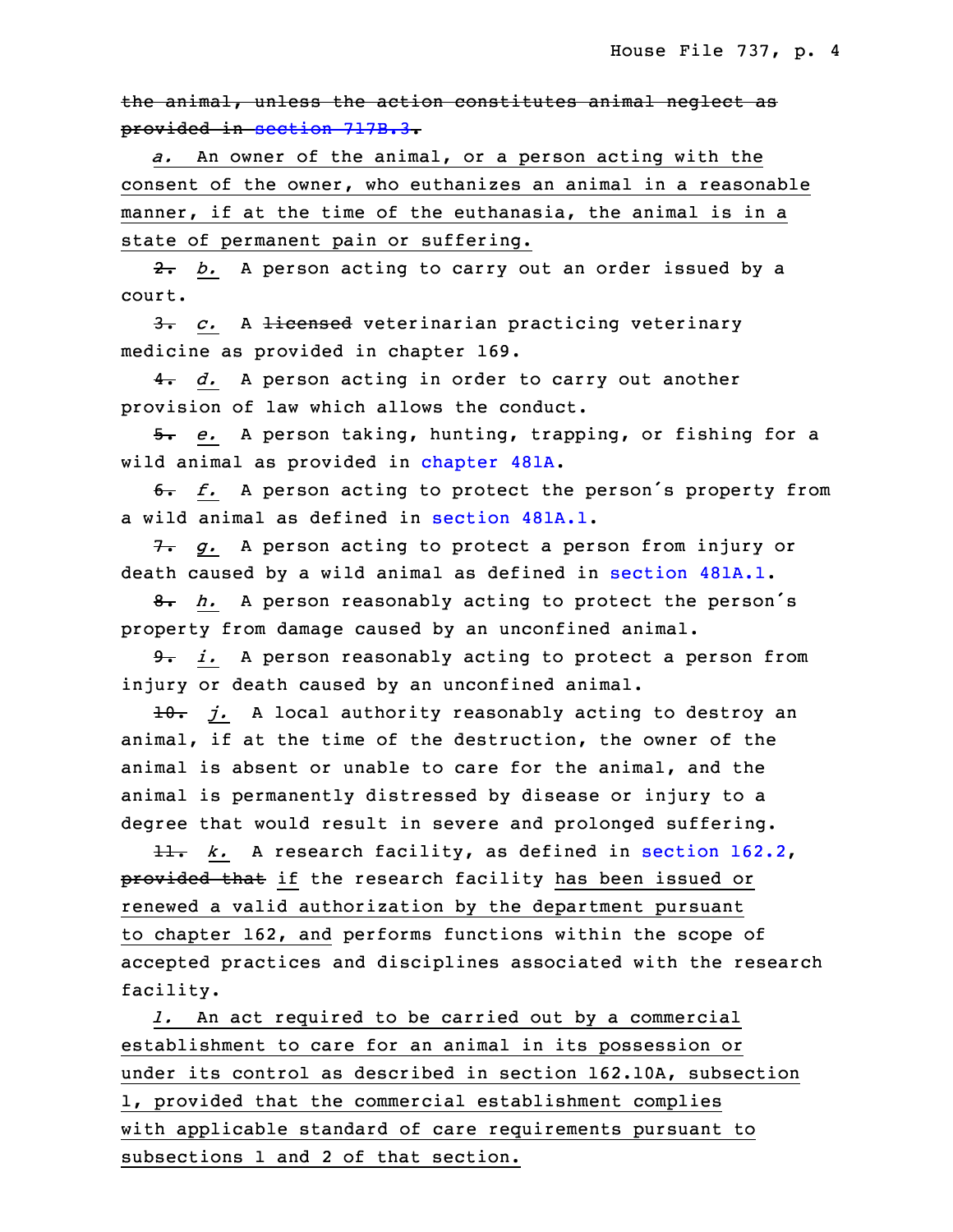3. A person who commits animal abuse that causes injury, other than serious injury or death, to an animal is quilty of a serious misdemeanor.

4. A person who commits animal abuse that causes serious injury or death to an animal is guilty of an aggravated misdemeanor.

35 5. Notwithstanding subsection 4, <sup>a</sup> person who commits animal abuse that causes serious injury or death to an animal is quilty of a class "D" felony if the person has previously been convicted of committing animal abuse pursuant to this section, animal neglect punishable as <sup>a</sup> serious misdemeanor or aggravated misdemeanor pursuant to section 717B.3, animal 6 torture pursuant to section 717B.3A, injury to or interference with a police service dog pursuant to section 717B.9, bestiality pursuant to section  $717C.1$ , or an act involving a contest event prohibited in section 717D.2.

Sec. 6. Section 717B.3, Code 2020, is amended to read as follows:

**717B.3 Animal mistreatment —— animal neglect —— penalties.**

1. A person who impounds or commits animal neglect when the person owns or has custody of an animal, confines, in any place, an that animal, is guilty of animal neglect if the person does any of the following:

a. Fails and fails to supply the animal during confinement with a sufficient quantity of food or water. provide the animal with any of the following conditions for the animal's welfare:

a. Access to food in an amount and quality reasonably sufficient to satisfy the animal's basic nutrition level to the extent that the animal's health or life is endangered.

23 *b.* Fails to provide <sup>a</sup> confined dog or cat with adequate shelter Access to a supply of potable water in an amount reasonably sufficient to satisfy the animal's basic hydration level to the extent that the animal's health or life is endangered. Access to snow or ice does not satisfy this requirement.

29 *c.* Tortures, deprives of necessary sustenance, mutilates, beats, or kills an animal by any means which causes unjustified pain, distress, or suffering Sanitary conditions free from excessive animal waste or the overcrowding of animals to the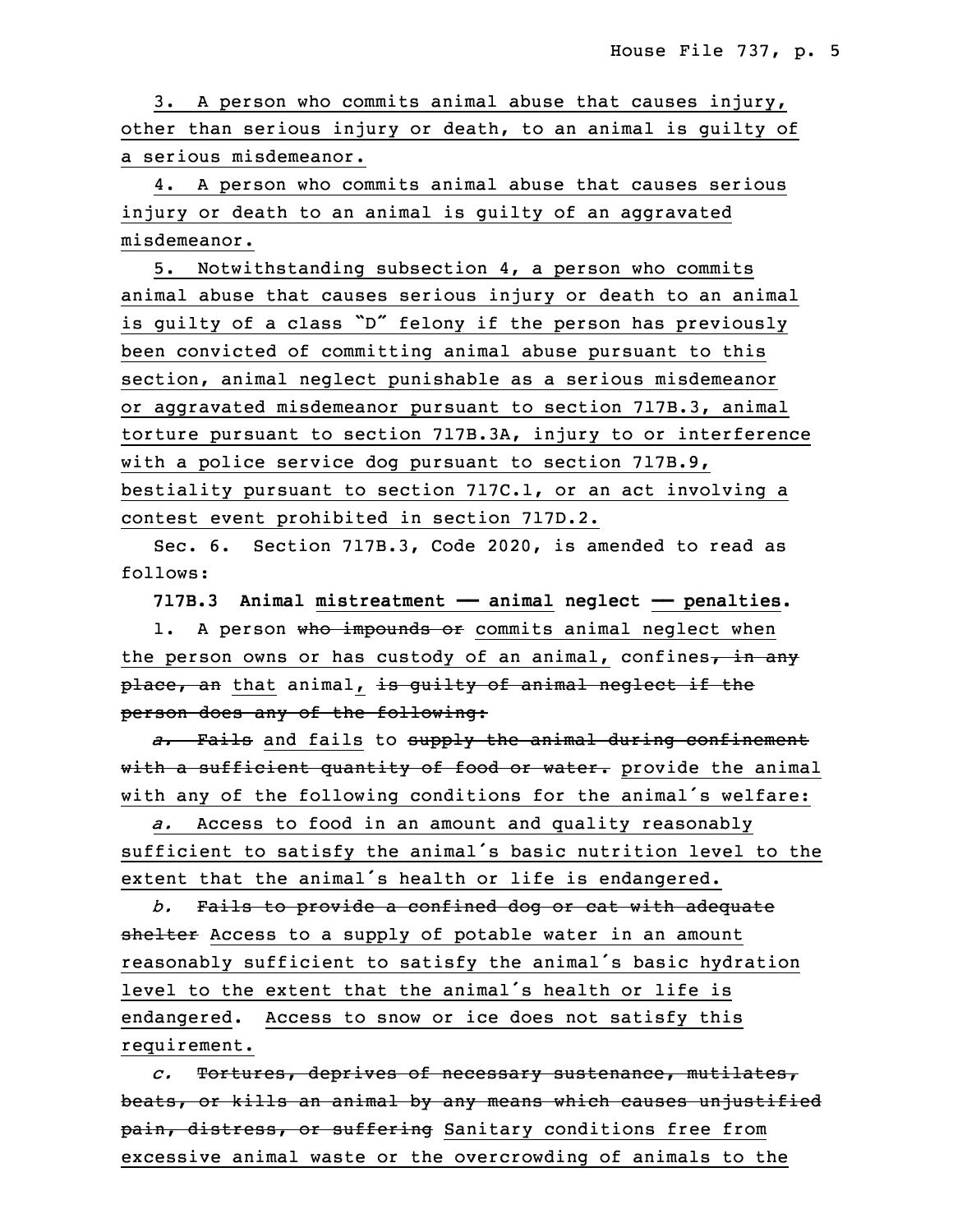extent that the animal's health or life is endangered.

34 *d.* Ventilated shelter reasonably sufficient to provide adequate protection from the elements and weather conditions suitable for the age, species, and physical condition of the animal so as to maintain the animal in <sup>a</sup> state of good health to the extent that the animal's health or life is endangered. The shelter must protect the animal from wind, rain, snow, or sun and have adequate bedding to provide reasonable protection against cold and dampness. A shelter may include a residence, garage, barn, shed, or doghouse.

8 *e.* Grooming, to the extent it is reasonably necessary to prevent adverse health effects or suffering.

f. Veterinary care deemed necessary by a reasonably prudent person to relieve an animal's distress from any of the following:

13 (1) <sup>A</sup> condition caused by failing to provide for the animal's welfare as described in this subsection.

(2) An injury or illness suffered by the animal causing the animal to suffer prolonged pain and suffering.

2. This [section](https://www.legis.iowa.gov/docs/code/2020/717B.3.pdf) does not apply to a any of the following:

a. A person issued or renewed an authorization to operate a commercial establishment, or a person acting under the direction or supervision of that person, if all of the following apply:

 (1) The animal, as described in subsection 1, was maintained as part of the commercial establishment's operation.

 (2) In providing conditions for the welfare of the animal, as described in subsection 1, the person complied with the standard of care requirements provided in section 162.10A, subsection  $1$ , including any applicable rules adopted by the department applying to any of the following:

(a) A state licensee or registrant operating pursuant to <sup>30</sup> section 162.10A, subsection 2, paragraph *"a"* or *"b"*.

(b) A permittee operating pursuant to section 162.10A, subsection 2, paragraph  $\degree c$ .

b. A research facility, as defined in [section](https://www.legis.iowa.gov/docs/code/2020/162.2.pdf) 162.2, provided that if the research facility has been issued or renewed a valid authorization by the department pursuant to chapter 162, and performs functions within the scope of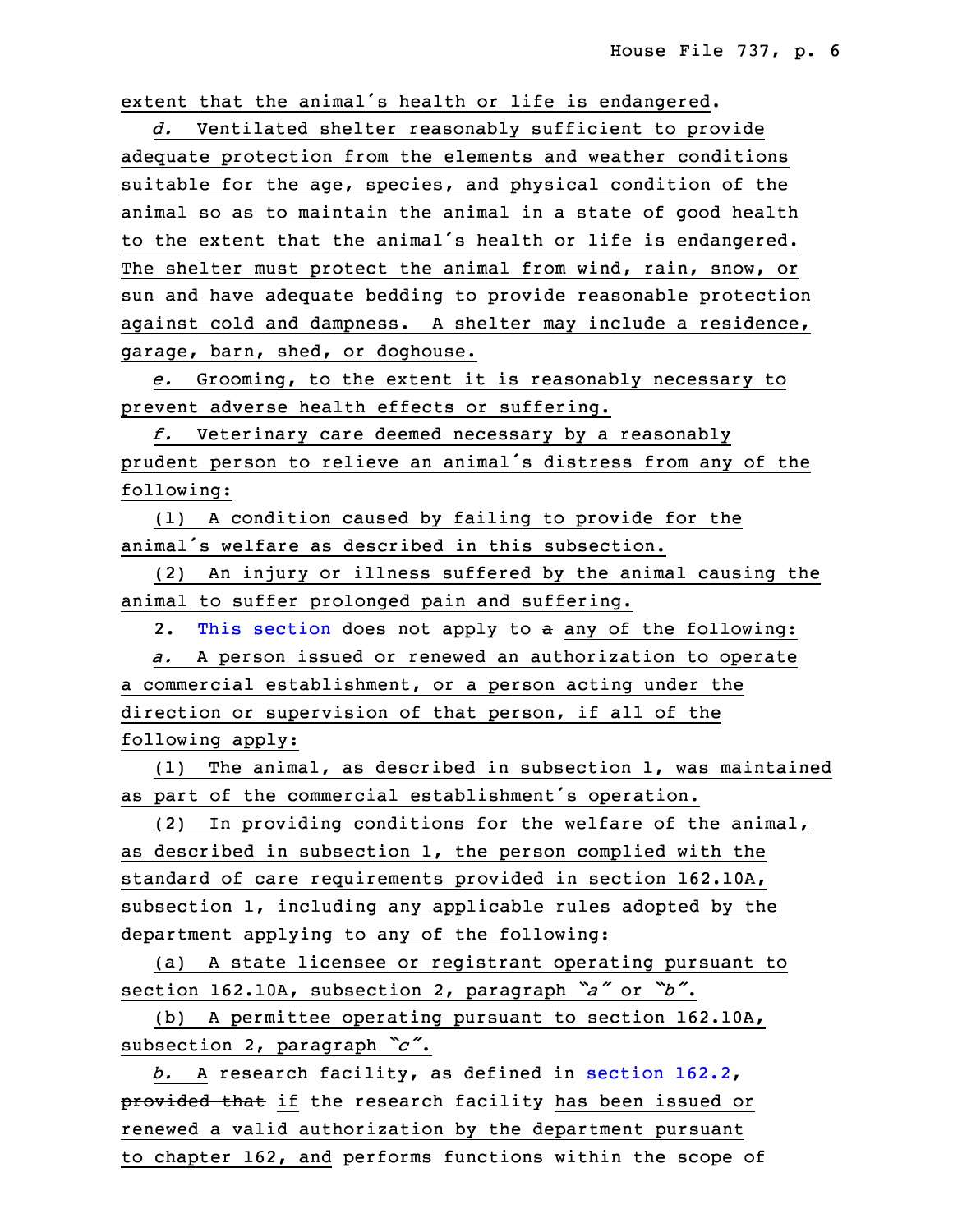accepted practices and disciplines associated with the research facility.

3. A person who negligently or intentionally commits the offense of animal neglect that does not cause injury, serious injury, or death to an animal is guilty of a simple misdemeanor. A person who intentionally commits the offense of animal neglect which results in serious injury to or the death of an animal is guilty of a serious misdemeanor.

4. A person who commits animal neglect that causes injury, other than serious injury or death, to an animal is guilty of <sup>a</sup> serious misdemeanor.

5. A person who commits animal neglect that causes serious injury or death to an animal is guilty of an aggravated misdemeanor.

6. Notwithstanding subsection 5, a person who commits animal neglect that causes serious injury or death to an animal is guilty of a class "D" felony if the person has been previously convicted of animal abuse pursuant to section 717B.2, animal neglect punishable as a serious misdemeanor or aggravated misdemeanor pursuant to this section, animal torture pursuant to section 717B.3A, injury to or interference with a police service dog pursuant to section 717B.9, bestiality pursuant to section 717C.1, or an act involving <sup>a</sup> contest event 25 prohibited in section 717D.2.

Sec. 7. Section 717B.3A, Code 2020, is amended to read as follows:

28 **717B.3A Animal mistreatment —— animal torture —— penalties.**

1. A person is quilty of animal torture, regardless of whether the person is the owner of the animal, if the person intentionally or knowingly inflicts upon the on an animal severe and prolonged or repeated physical pain with a depraved or sadistic intent to cause prolonged suffering that causes the animal's serious injury or death.

2. This [section](https://www.legis.iowa.gov/docs/code/2020/717B.3A.pdf) shall not apply to any of the following:

*a.* <sup>A</sup> person acting to carry out an order issued by <sup>a</sup> court.

b. A licensed veterinarian practicing veterinary medicine as provided in chapter 169.

 *c.* <sup>A</sup> person carrying out <sup>a</sup> practice that is consistent with animal husbandry practices.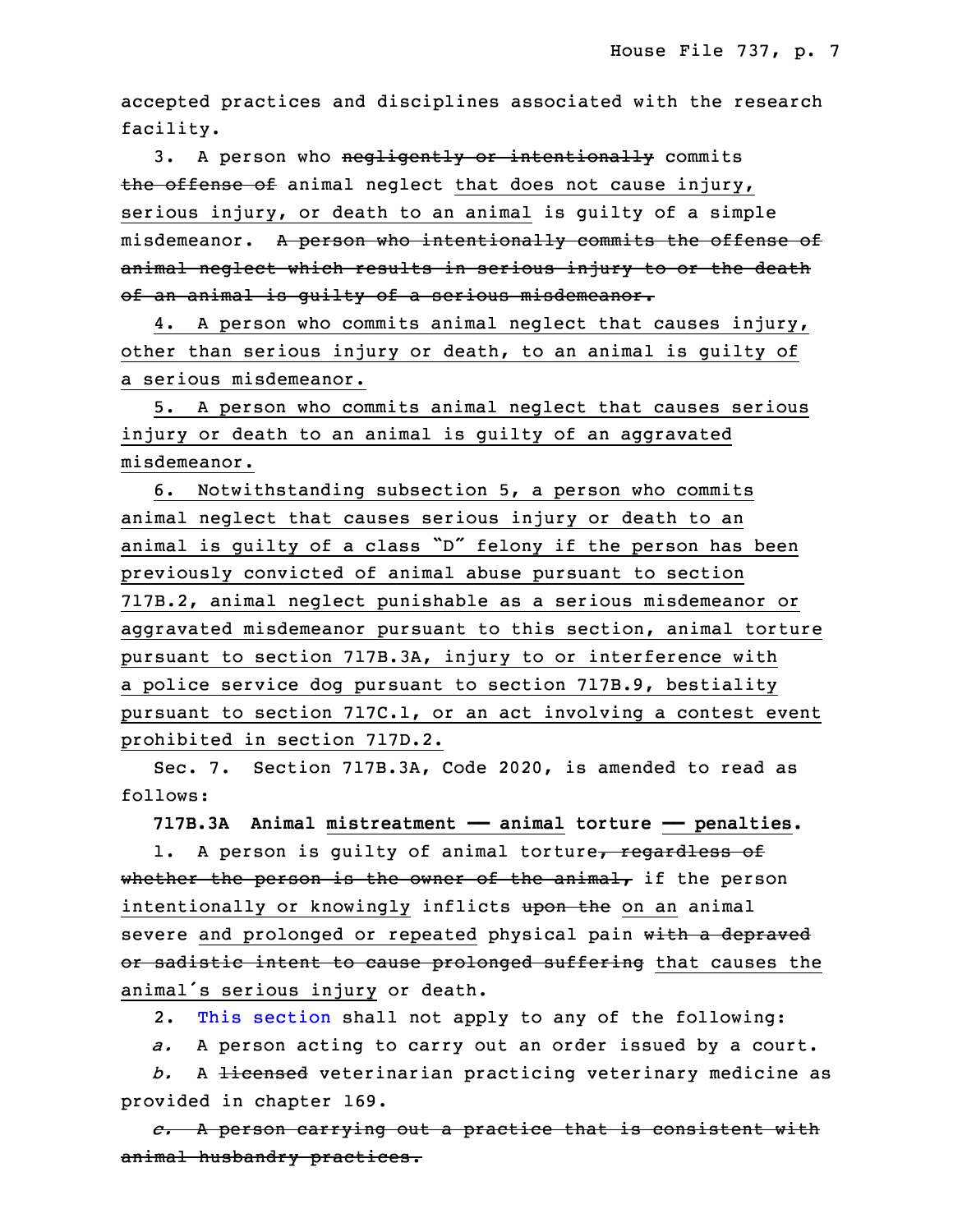6 *d. c.* <sup>A</sup> person acting in order to carry out another provision of law which allows the conduct.

8 *e. d.* <sup>A</sup> person taking, hunting, trapping, or fishing for <sup>a</sup> wild animal as provided in [chapter](https://www.legis.iowa.gov/docs/code/2020/481A.pdf) 481A.

<sup>10</sup> *f. e.* <sup>A</sup> person acting to protect the person's property from <sup>a</sup> wild animal as defined in [section](https://www.legis.iowa.gov/docs/code/2020/481A.1.pdf) 481A.1.

 *g. f.* <sup>A</sup> person acting to protect <sup>a</sup> person from injury bodily harm or death caused by a wild animal as defined in section 481A.1.

15 *h. g.* <sup>A</sup> person reasonably acting reasonably to protect the person's property from damage caused by an unconfined animal.

17 *i. h.* <sup>A</sup> person reasonably acting reasonably to protect <sup>a</sup> person from injury bodily harm or death caused by an unconfined animal.

20 *j. i.* <sup>A</sup> local authority reasonably acting reasonably to destroy euthanize an animal, if at the time of the destruction euthanasia, the owner of the animal is absent or unable to care for the animal, and the animal is permanently distressed by disease or injury to <sup>a</sup> degree that would result in severe and prolonged suffering.

26 *k. j.* <sup>A</sup> research facility, as defined in [section](https://www.legis.iowa.gov/docs/code/2020/162.2.pdf) 162.2, provided that if the research facility has been issued or renewed a valid authorization by the department pursuant to chapter 162, and the research facility performs functions within the scope of accepted practices and disciplines associated with the research facility.

32 *k.* An act required to be carried out by <sup>a</sup> commercial establishment to care for an animal in its possession or under its control as described in section 162.10A, subsection 1, provided that the commercial establishment complies with applicable standard of care requirements pursuant to subsections 1 and 2 of that section.

3 3. *a.* The following shall apply to <sup>a</sup> person who commits animal torture:

 $\{1\}$  For the first conviction, the person is guilty of an aggravated misdemeanor. The sentencing order shall provide that the person submit to psychological evaluation and treatment according to terms required by the court. The costs of the evaluation and treatment shall be paid by the person.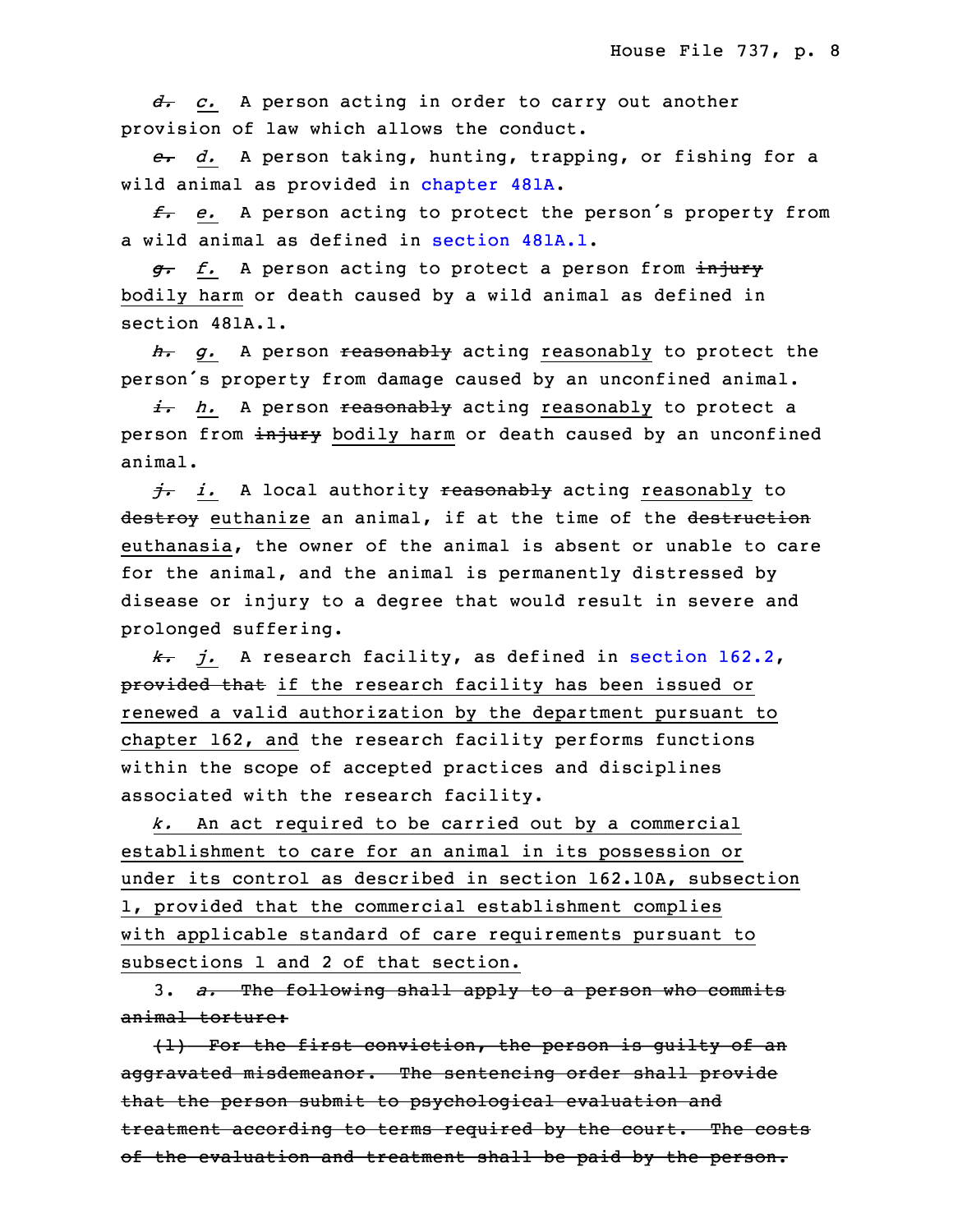In addition, the sentencing order shall provide that the person complete <sup>a</sup> community work requirement, which may include <sup>a</sup> work requirement performed at an animal shelter or pound, as defined in [section](https://www.legis.iowa.gov/docs/code/2020/162.2.pdf)  $162.2$ , according to terms required by the court.

 (2) For <sup>a</sup> second or subsequent conviction, the person is guilty of a class "D" felony. The sentencing order shall provide that the person submit to psychological evaluation and treatment according to terms required by the court. The costs of the psychological evaluation and treatment shall be paid by the person.

b. The juvenile court shall have exclusive original jurisdiction in <sup>a</sup> proceeding concerning <sup>a</sup> child who is alleged to have committed animal torture, in the manner provided in section 232.8. The juvenile court shall not waive jurisdiction in <sup>a</sup> proceeding concerning such an offense alleged to have been committed by a child under the age of seventeen.

4. A person who commits animal torture is guilty of an aggravated misdemeanor.

5. Notwithstanding subsection 4, a person who commits animal torture is guilty of a class "D" felony if the person has previously been convicted of committing animal abuse pursuant to section 717B.2, animal neglect punishable as a serious misdemeanor or aggravated misdemeanor pursuant to section 717B.3, animal torture pursuant to this section, injury to or interference with a police service dog pursuant to section 717B.9, bestiality pursuant to section 717C.1, or an act involving <sup>a</sup> contest event prohibited in section 717D.2.

 Sec. 8. NEW SECTION. **717B.3B Animal mistreatment —— court** 3 **order —— evaluation and treatment.**

 1. At the time of <sup>a</sup> person's conviction for committing <sup>a</sup> public offense constituting animal mistreatment, a court may enter an order requiring the person to undergo a psychological 7 or psychiatric evaluation and to undergo any treatment that the court determines to be appropriate after due consideration of the evaluation.

2. Notwithstanding subsection 1, the court shall enter an order described in that subsection, if the convicted person is any of the following:

a. A juvenile.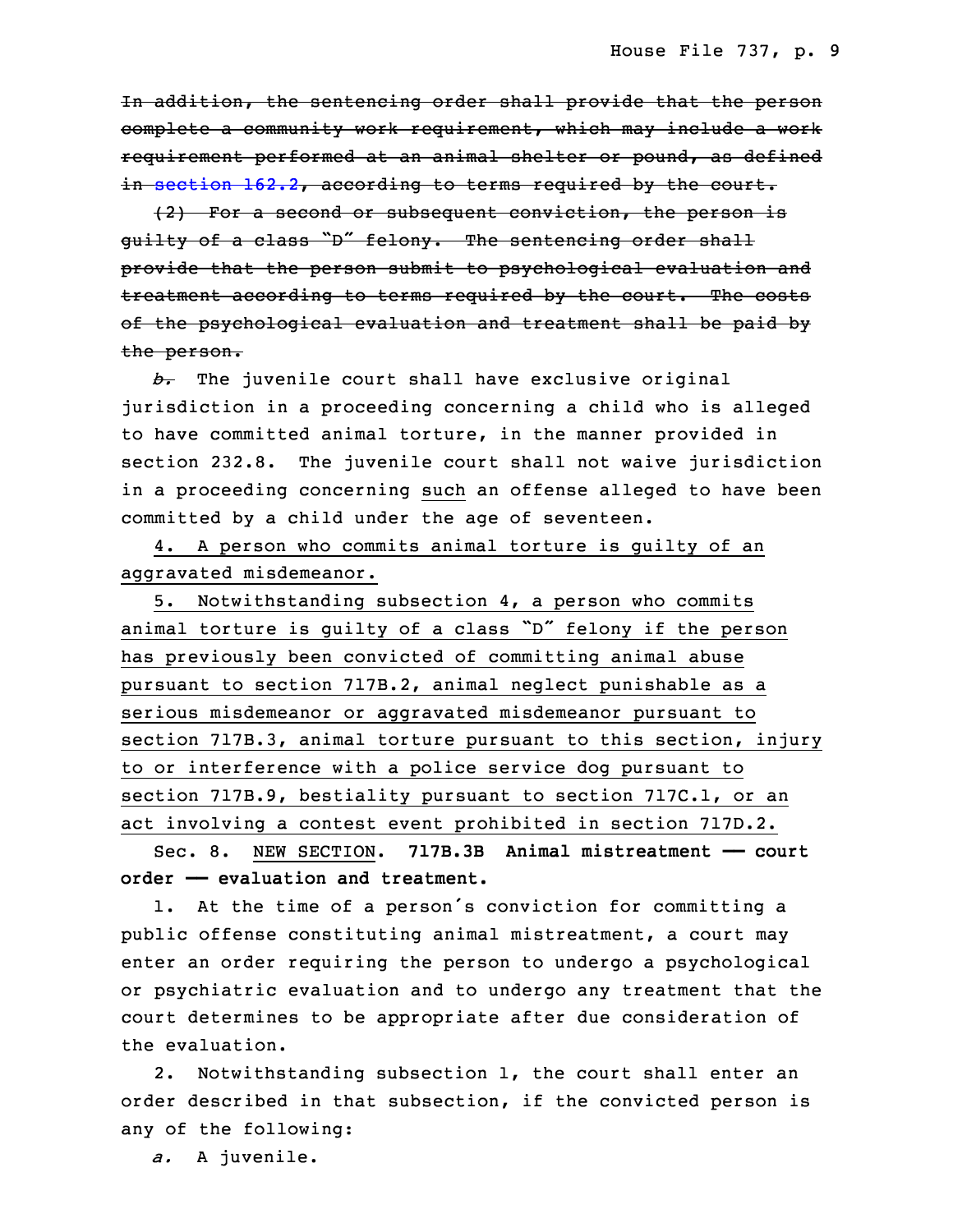*b.* An adult convicted of animal abuse punishable as an aggravated misdemeanor or class "D" felony pursuant to section 717B.2, animal neglect punishable as an aggravated misdemeanor or class "D" felony pursuant to section 717B.3, or animal torture pursuant to section 717B.3A.

3. The costs of undergoing a psychological or psychiatric evaluation and undergoing any treatment ordered by the court shall be borne by the convicted person, unless the person is <sup>a</sup> juvenile.

4. An order made under this section is in addition to any other order or sentence of the court.

5. Any violation of the court order shall be punished as contempt of court pursuant to chapter 665.

Sec. 9. Section 717B.8, Code 2020, is amended to read as follows:

29 **717B.8 Abandonment of cats and dogs —— penalties.**

1. A person who has ownership commits animal abandonment if the person owns or has custody of a cat or dog shall not abandon the cat or dog, except the person may deliver and relinquishes all rights in and duties to care for the cat or dog.

2. This section does not apply to any of the following:

35 *a.* The delivery of <sup>a</sup> cat or dog to another person who will accept ownership and custody or the person may deliver of the cat or dog.

3 *b.* The delivery of <sup>a</sup> cat or dog to an animal shelter or pound as defined in [section](https://www.legis.iowa.gov/docs/code/2020/162.2.pdf) 162.2 that has been issued or renewed a valid authorization by the department under chapter 6 162.

7 *c.* <sup>A</sup> person who relinquishes custody of <sup>a</sup> cat at <sup>a</sup> location in which the person does not hold a legal or equitable interest, if previously the person had taken custody of the cat at the same location and provided for the cat's sterilization by <sup>a</sup> veterinarian.

 3. *a.* <sup>A</sup> person who violates this [section](https://www.legis.iowa.gov/docs/code/2020/717B.8.pdf) commits animal abandonment that does not cause injury or death to an animal is guilty of <sup>a</sup> simple misdemeanor.

15 *b.* <sup>A</sup> person who commits animal abandonment that causes injury other than serious injury or death to an animal is guilty of a serious misdemeanor.